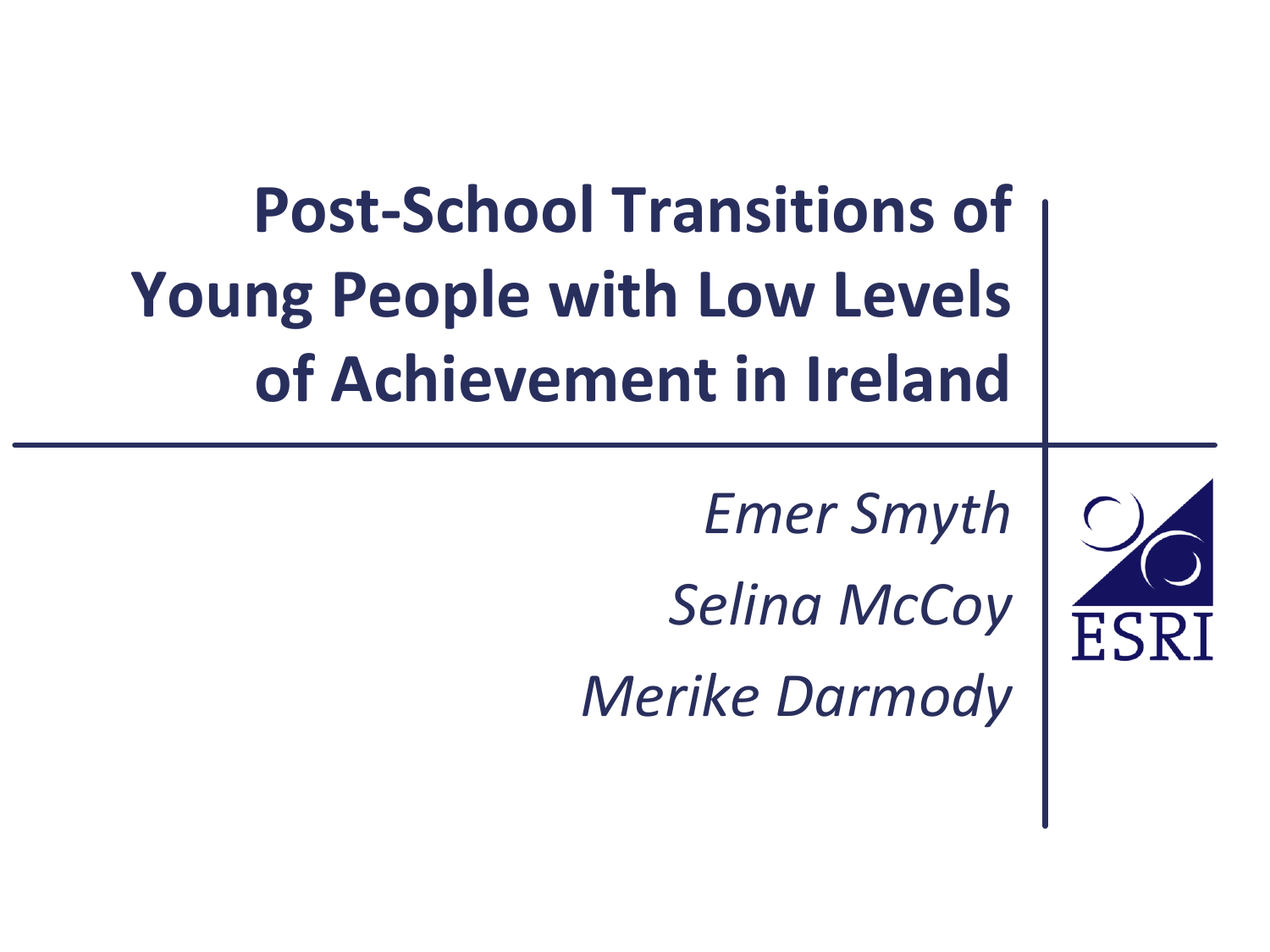#### **Introduction**



- Large body of research on social differentiation in post-school transitions
- But less attention to the role of the school (with some exceptions)
- The *Leaving School in Ireland* study provides new insights into the way in which school processes shape longer-term outcomes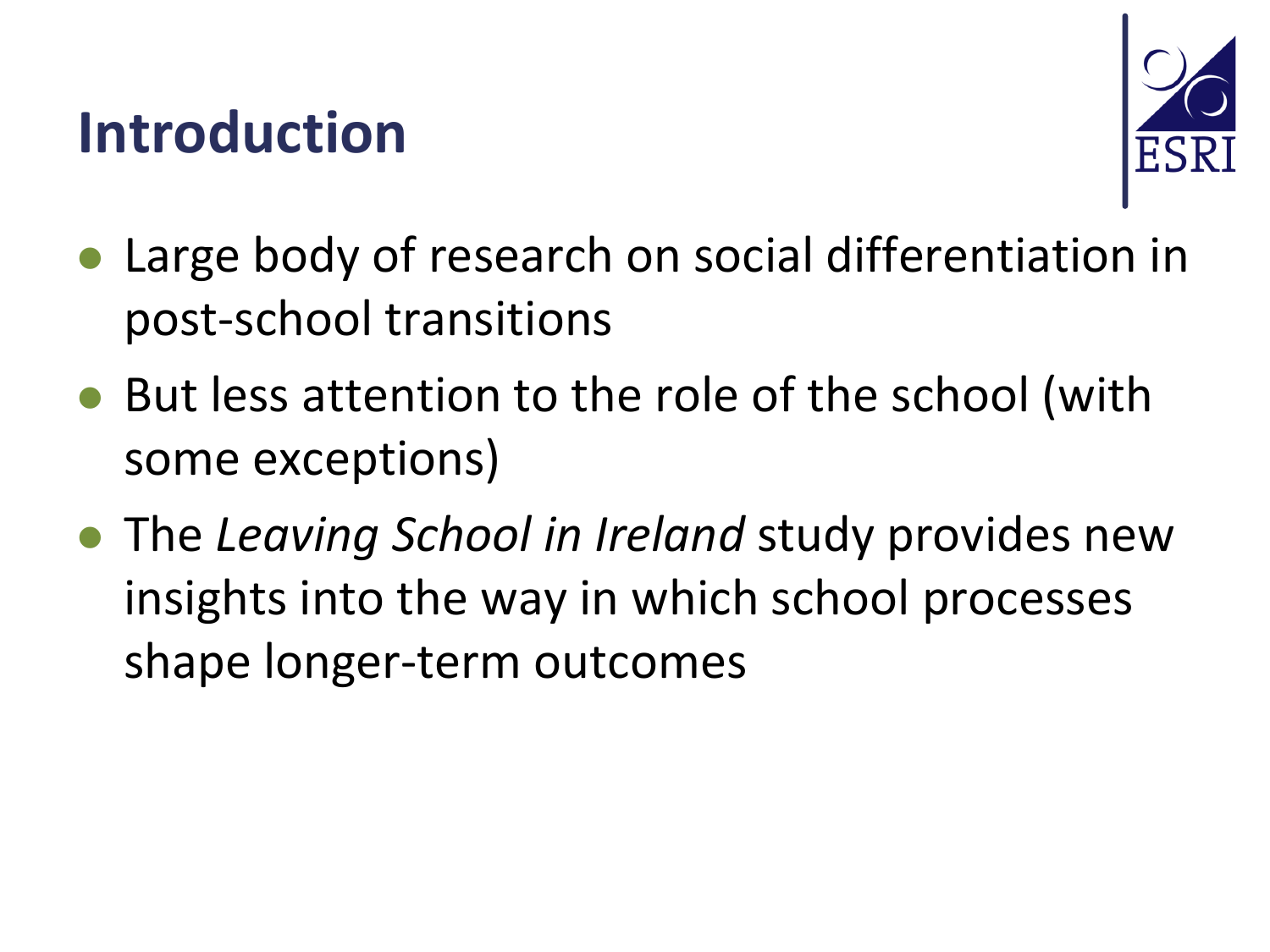#### **The Leaving School in Ireland study**



- Mixed methods study:
	- Cohort of young people from Post-Primary Longitudinal Study, around 900 students from 12 case-study schools who were followed from first year to final year of secondary education
	- Survey (2011), 3-4 years post-school, of those who left with a Leaving Certificate (upper secondary qualification)
	- In-depth qualitative interviews with a sub-group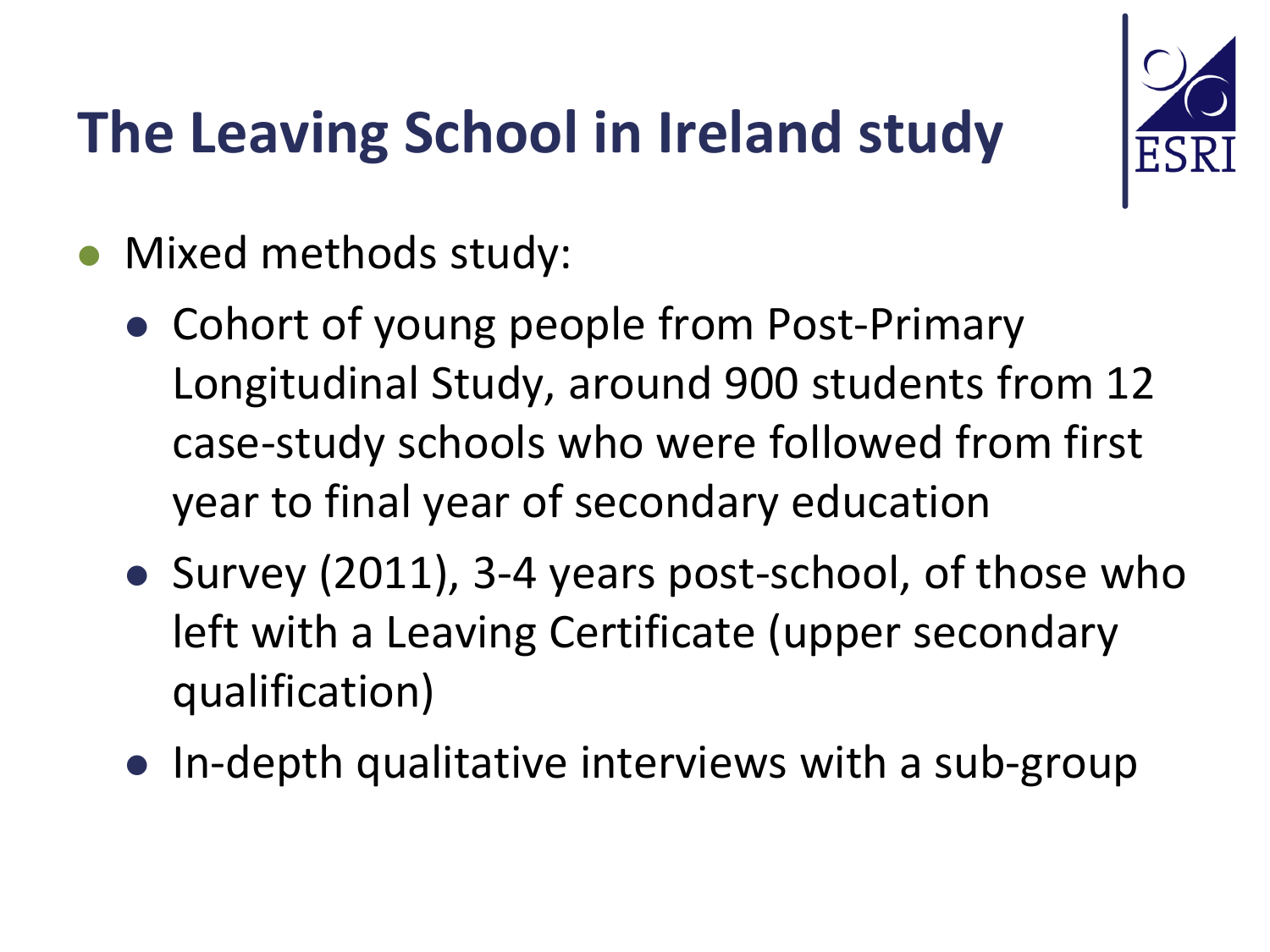#### **Irish educational system**



- Three year junior cycle (lower secondary):
	- 'Core': Irish, English and Maths
	- Choice of subjects role of school
	- Higher and lower levels in subjects (foundation level in Irish, English and Maths)
	- **Standardised exam**
- Two year senior cycle (upper secondary):
	- Largely 'general'
	- Differentiation in subject levels and choice
	- Standardised exam
	- Leaving Certificate Applied programme (pre-vocational)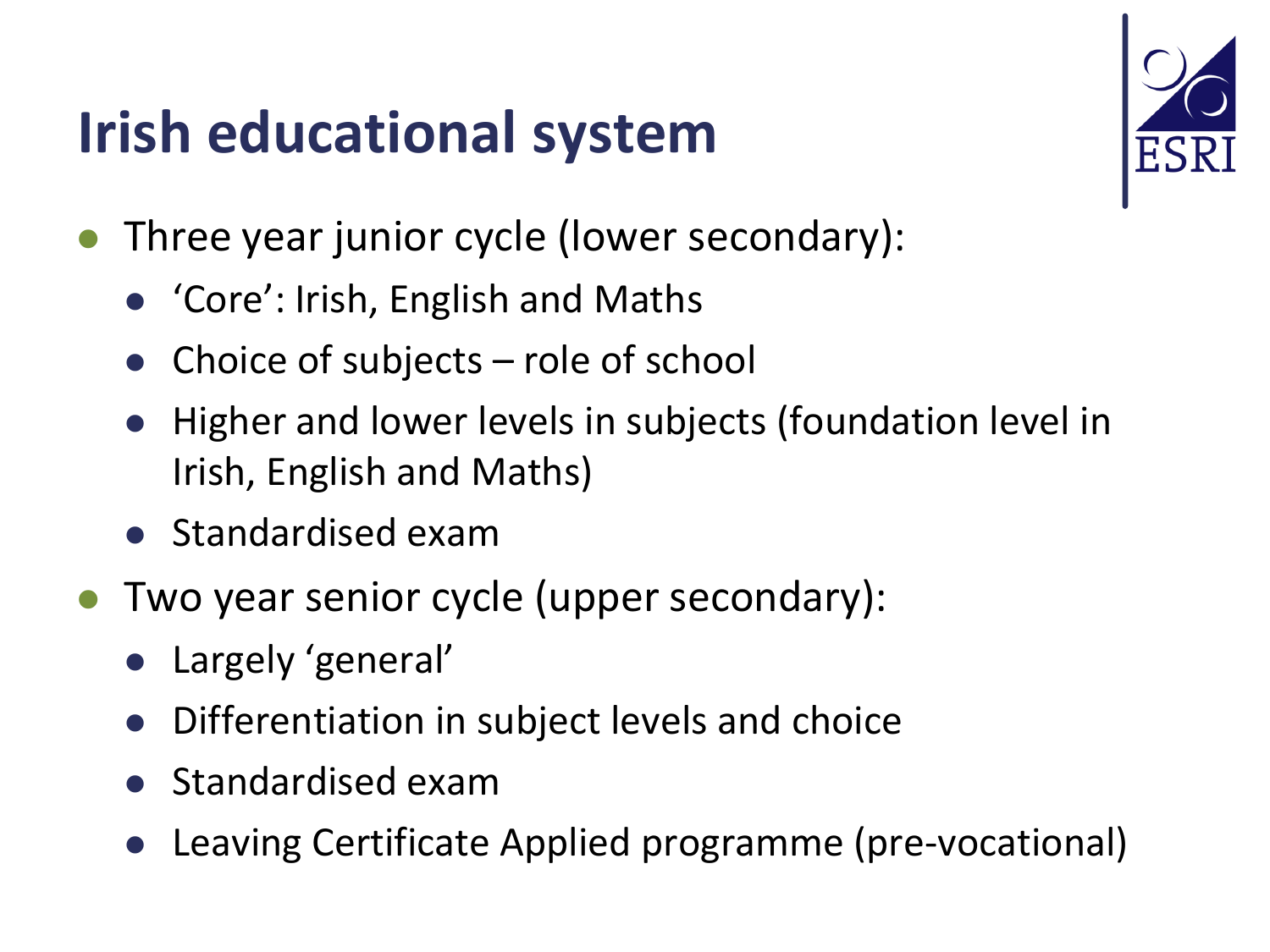#### **Irish educational system**



- Higher education now the dominant post-school pathway
- Lower relative status of further education (Post Leaving Certificate courses and apprenticeships)
- Centralised applications process (CAO)
- Covers university and institute of technology courses; degree and sub-degree courses
- 'Points' awarded based on subject level taken and grades received in upper secondary exam
- Numerus clausus required points depend on popularity of course and grade profile of applicants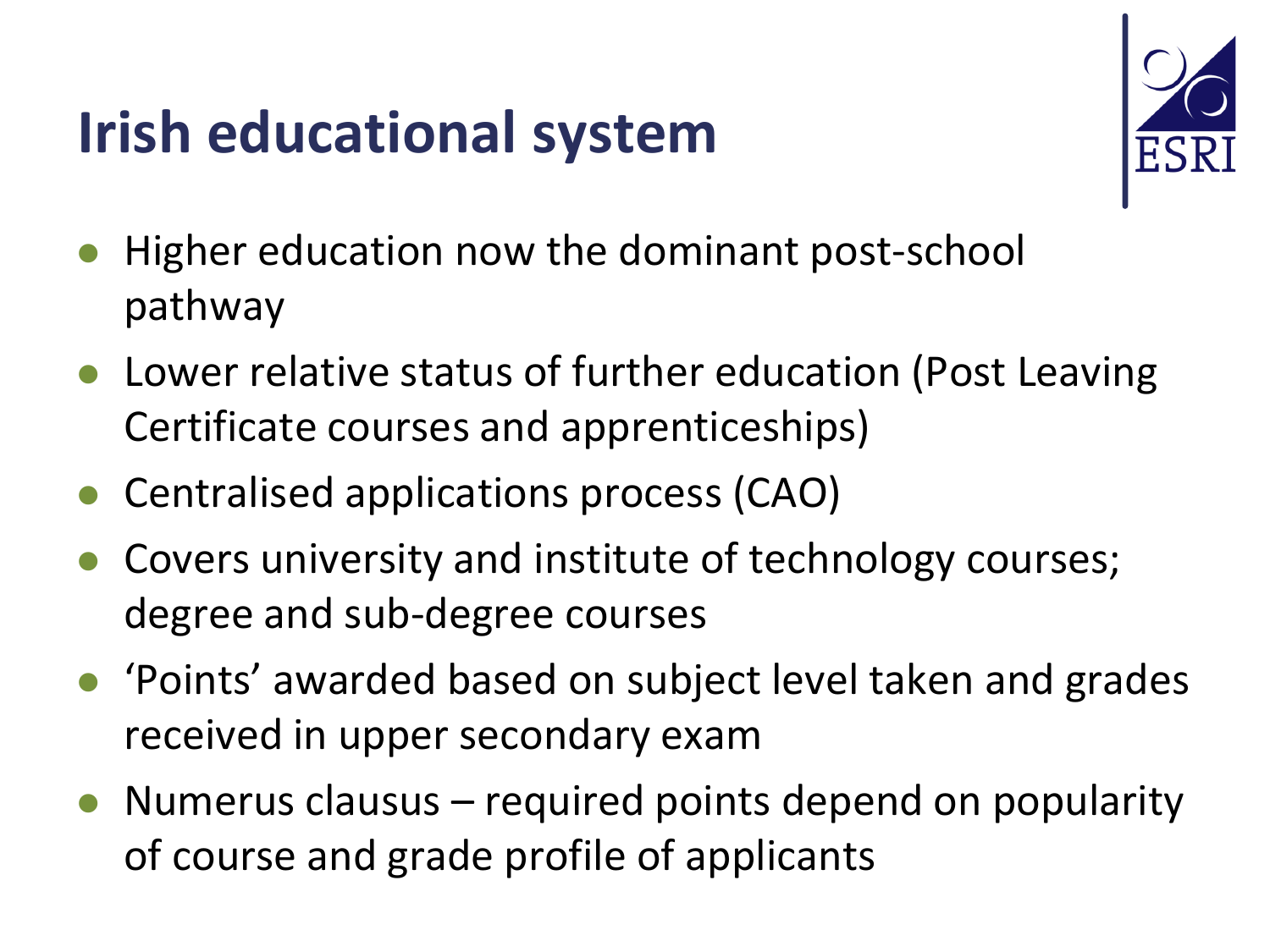# **Education and the labour market in Ireland**



- Grades matter for entry to post-school education and training
- But they are also used as a signal by employers
- **Grades have been found to be more important** during recessionary periods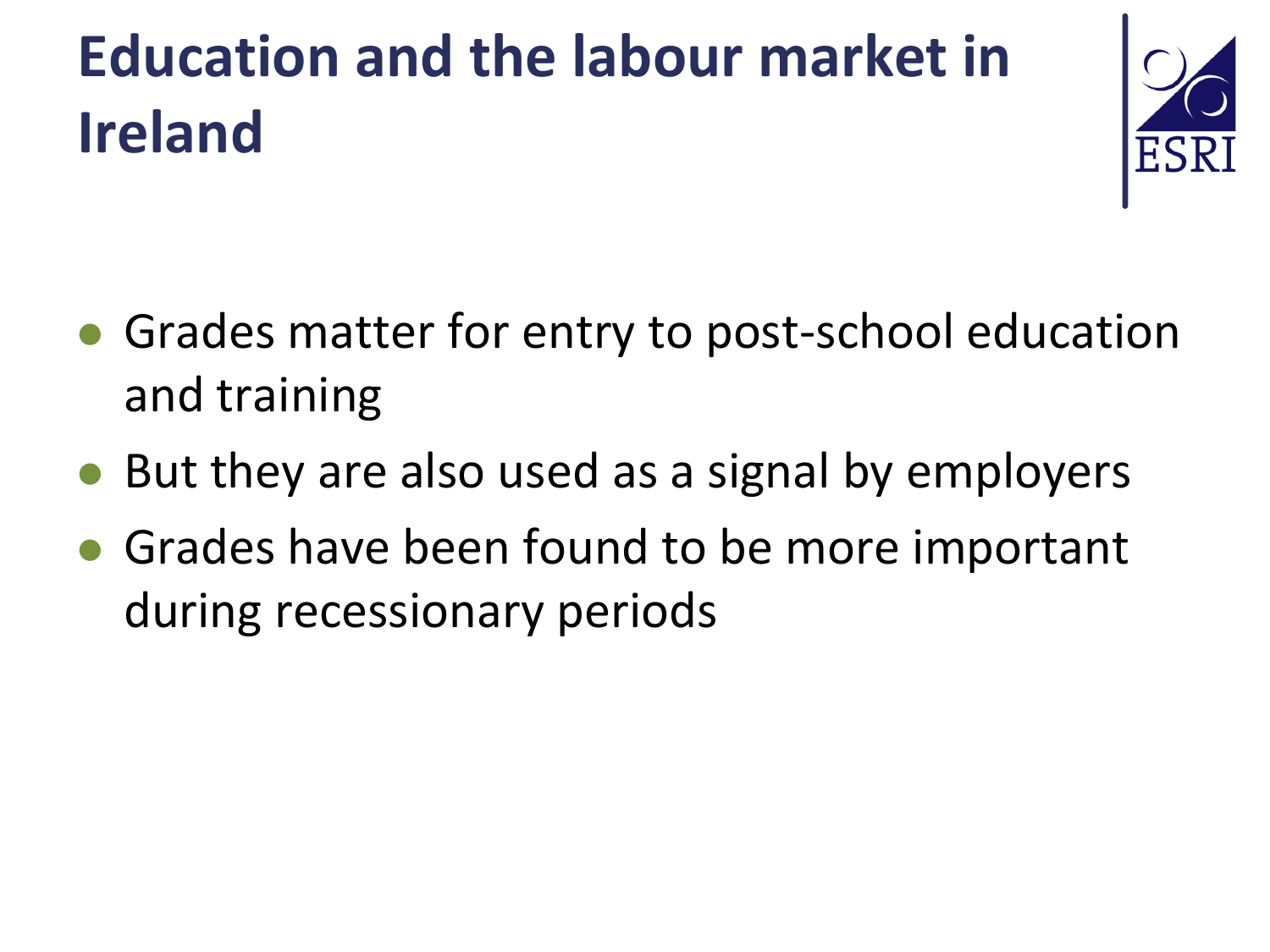#### **Research questions**



- 1. What influences young people's achievement levels?
- 2. What impact do these achievement levels have on their post-school pathways?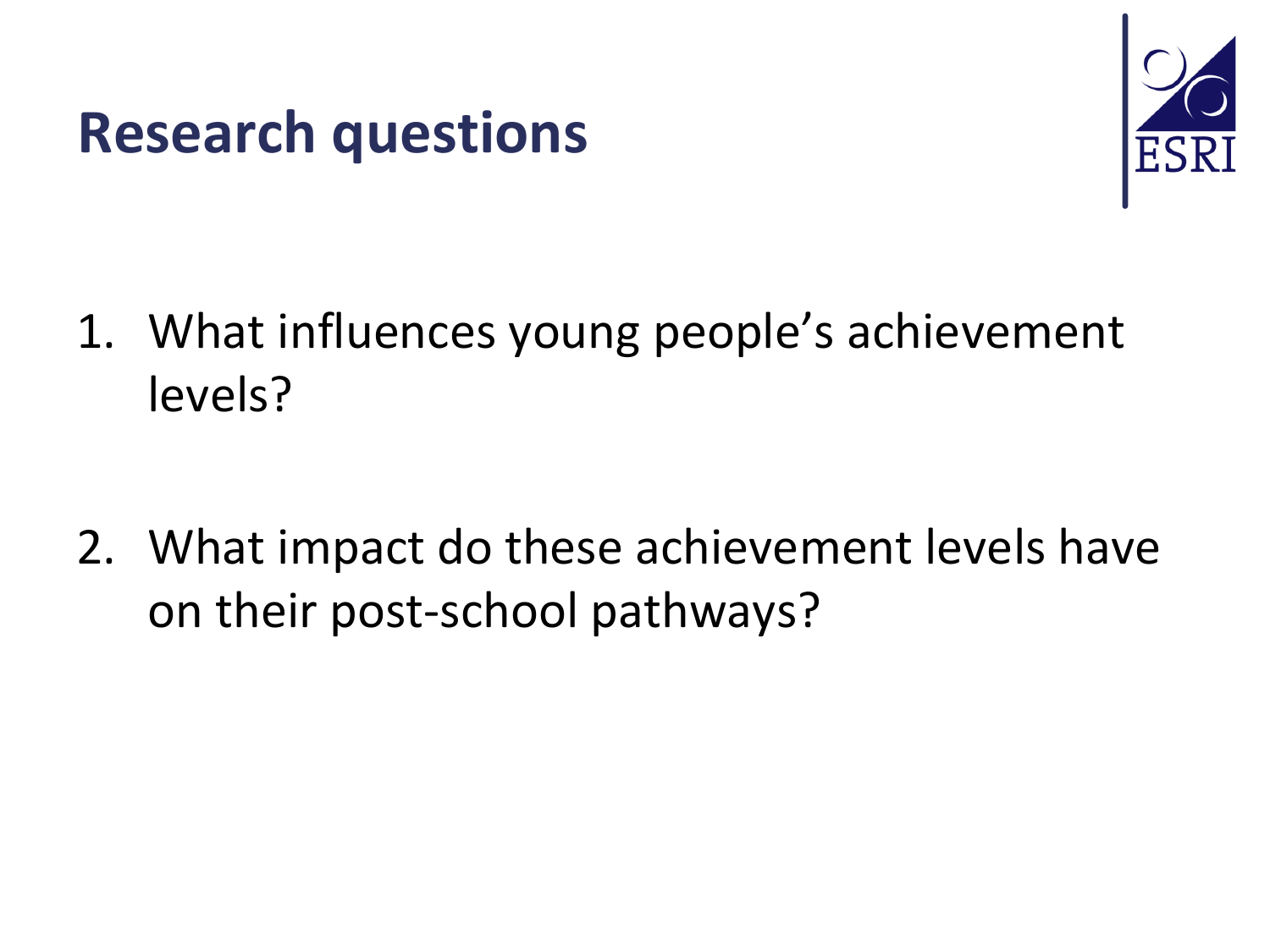#### **Influences on achievement**



- Gender, social class and having a special educational need
- Reading and Maths test scores on entry to secondary education
- **Lower secondary experiences:** 
	- Ability grouping
	- Negative interaction with teachers and levels of misbehaviour
	- Educational aspirations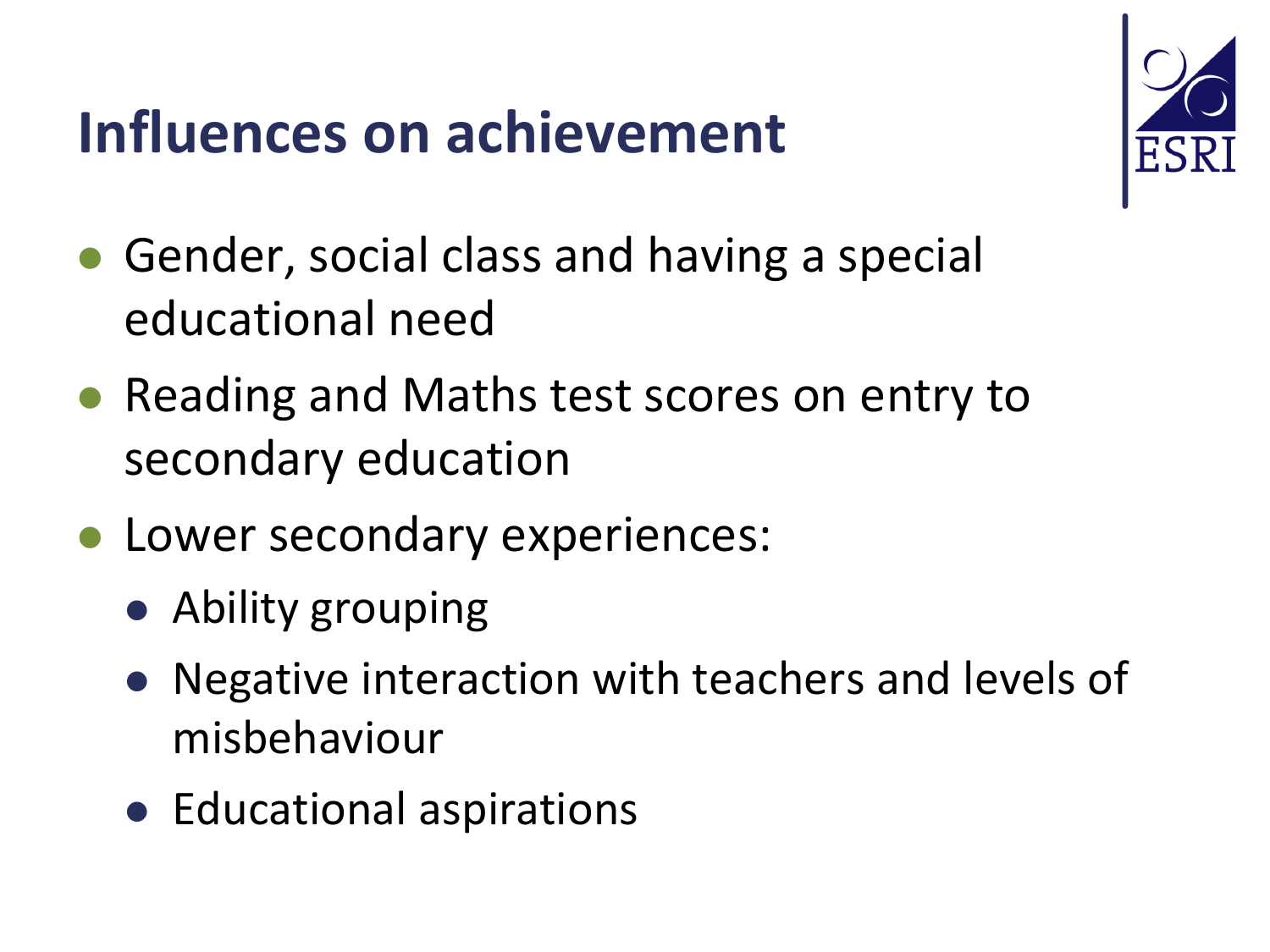### **Ability grouping**



- Streaming is more commonly used in schools serving a disadvantaged population
- Working-class students are more likely to be in streamed classes, esp. lower streams
- Greater disengagement and lower educational aspirations found among lower stream groups: *We don't do our homework so we don't get it. Teachers know we don't do it so they don't bother checking it.*
	- *We don't get homework.*
	- *We never did get homework.*
	- *We're sort of the thick class. (Lower/middle streams, working-class school)*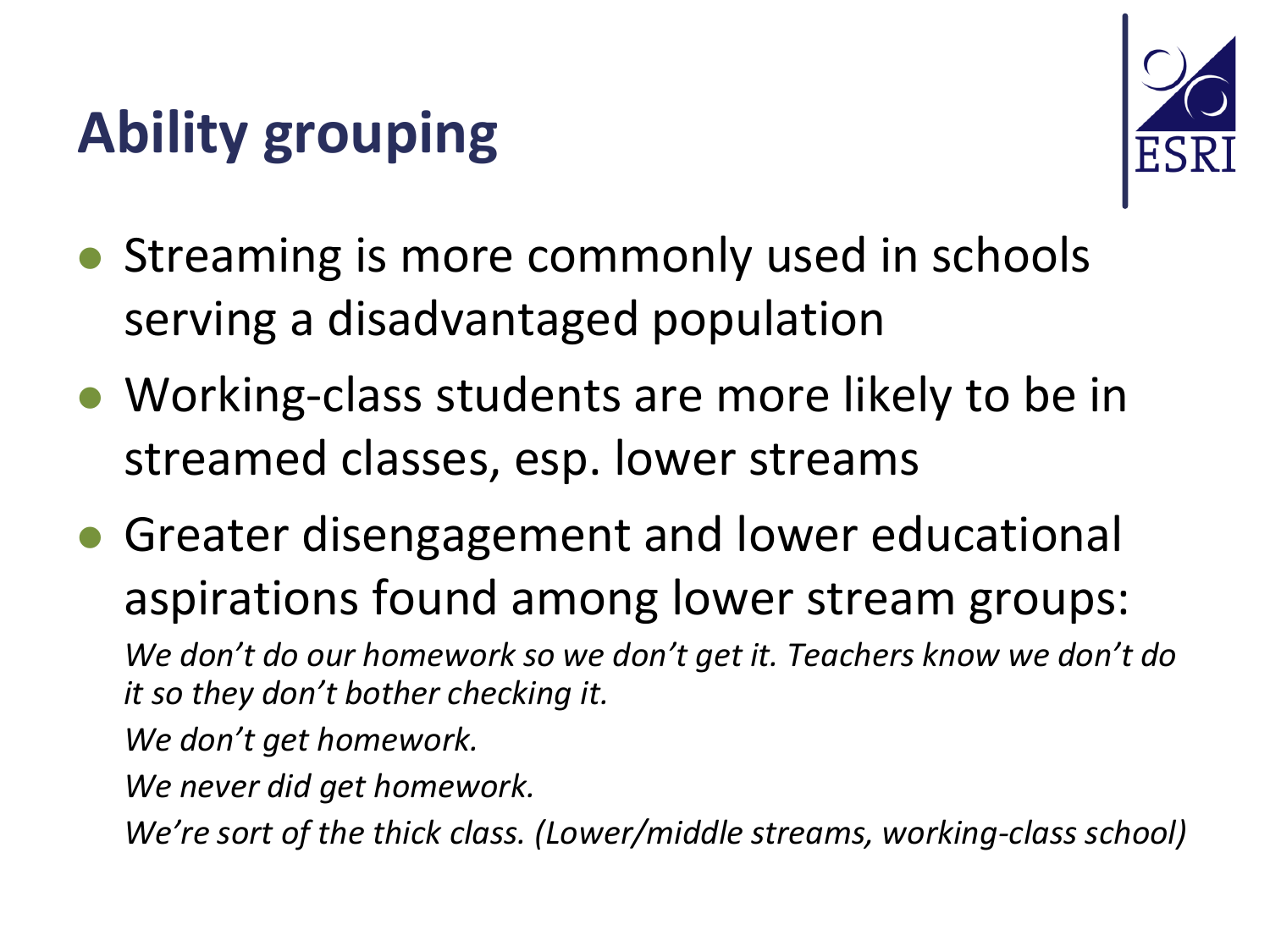# **Impact of streaming (net of prior achievement)**

**%**



Longitudinal Study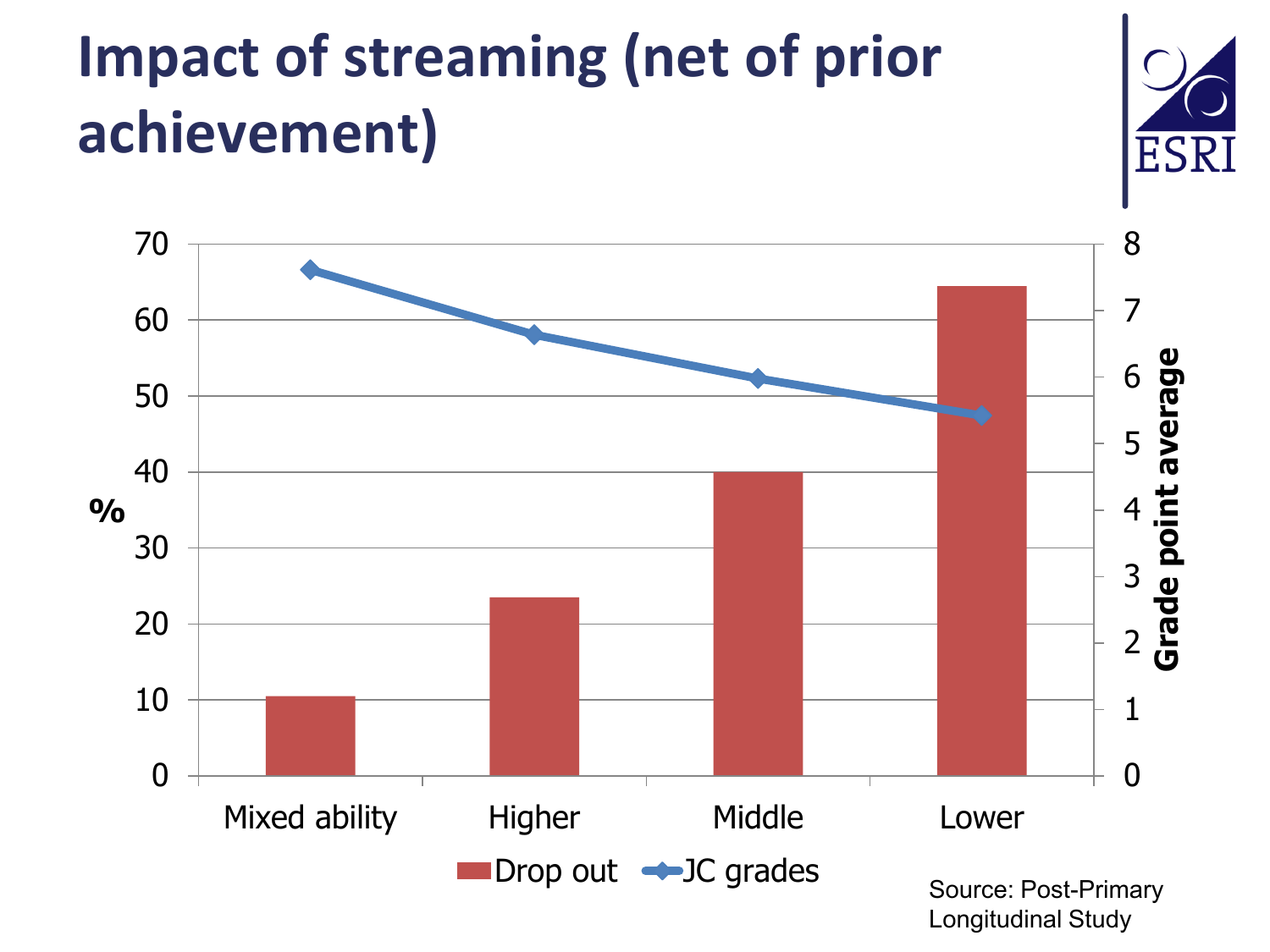#### **Differential access to higher level subjects across schools (controlling for ability)**

ES)

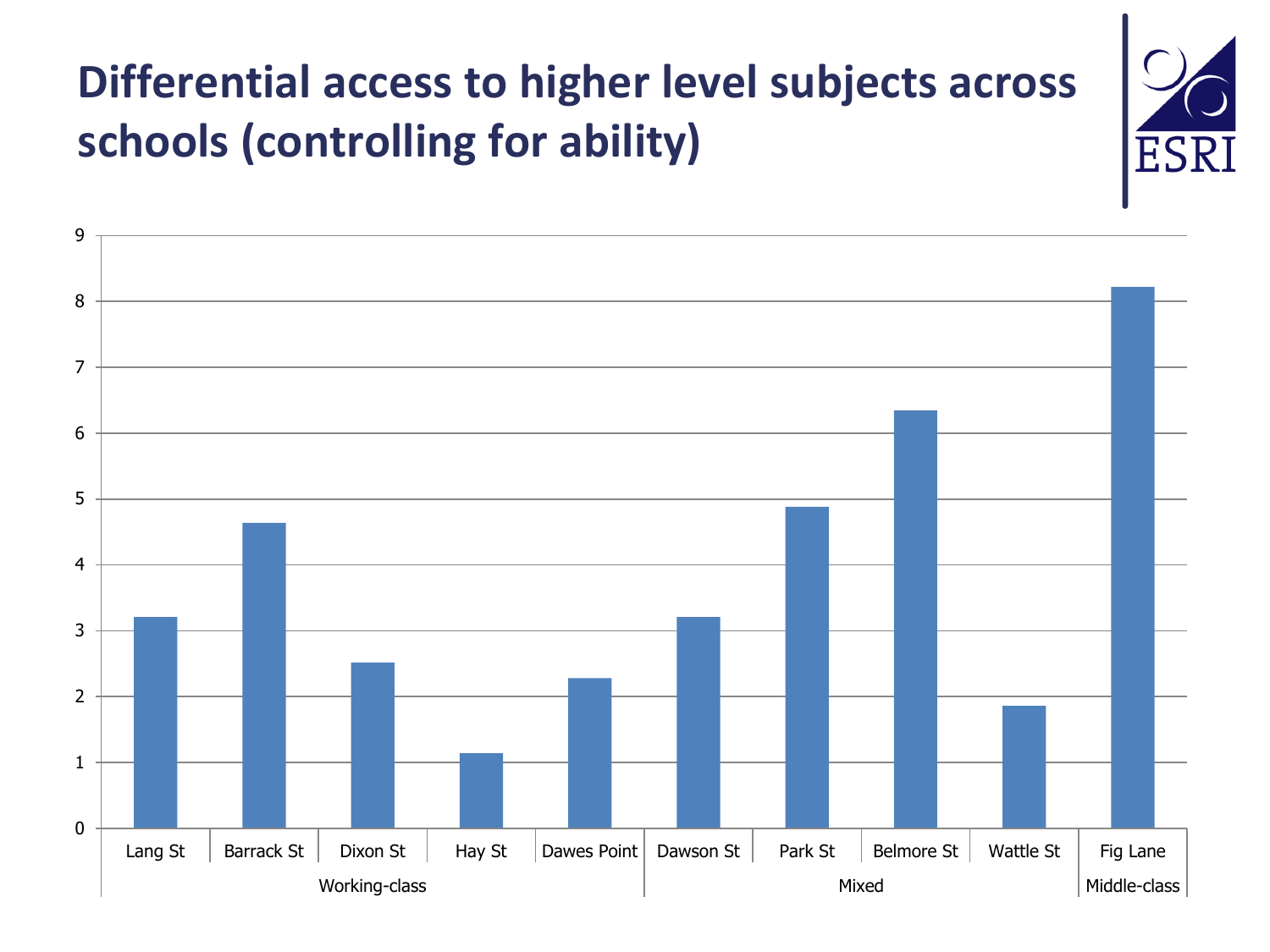

#### **Changes in student-teacher relations**

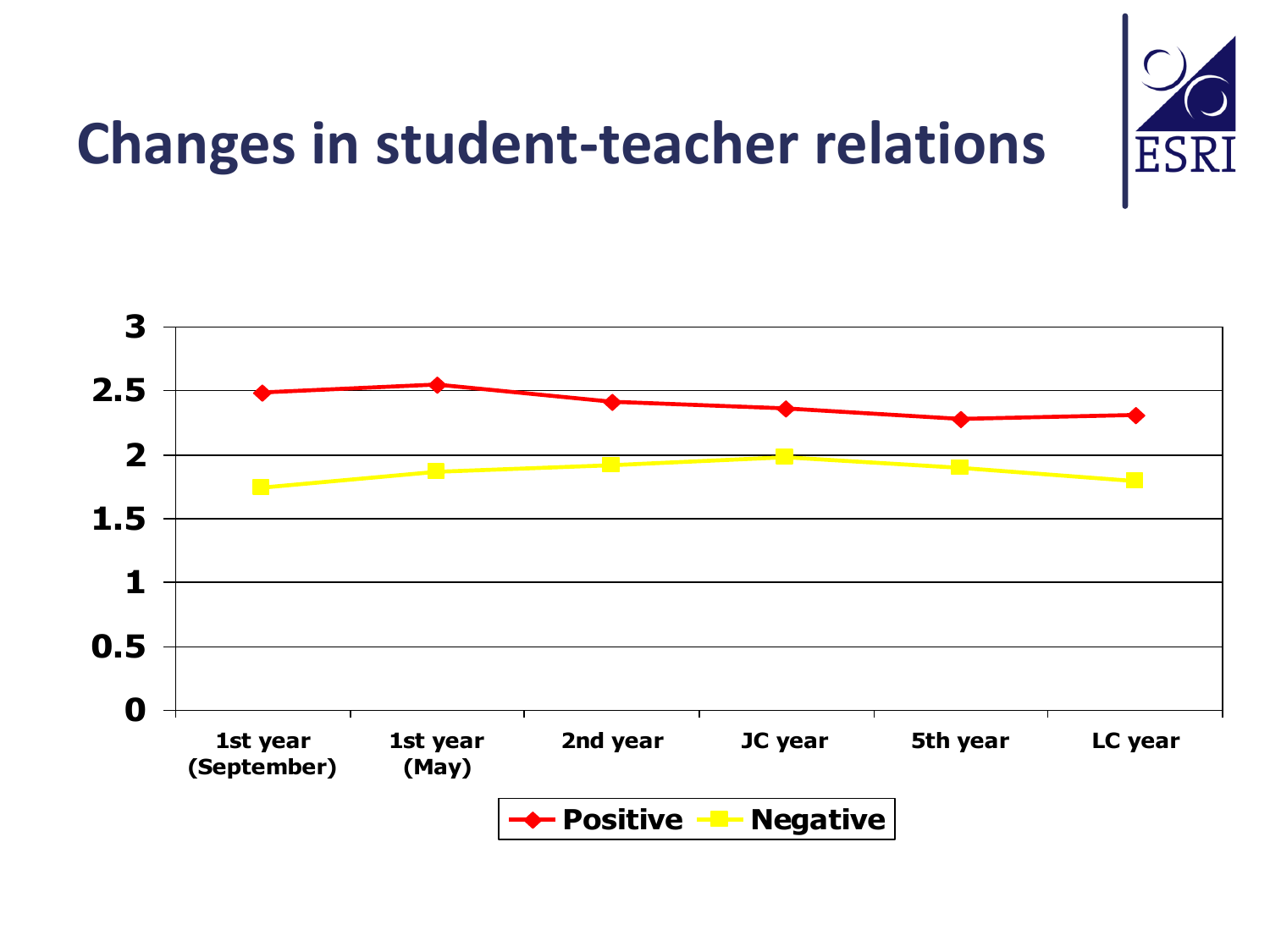

#### **Liking school and teachers**

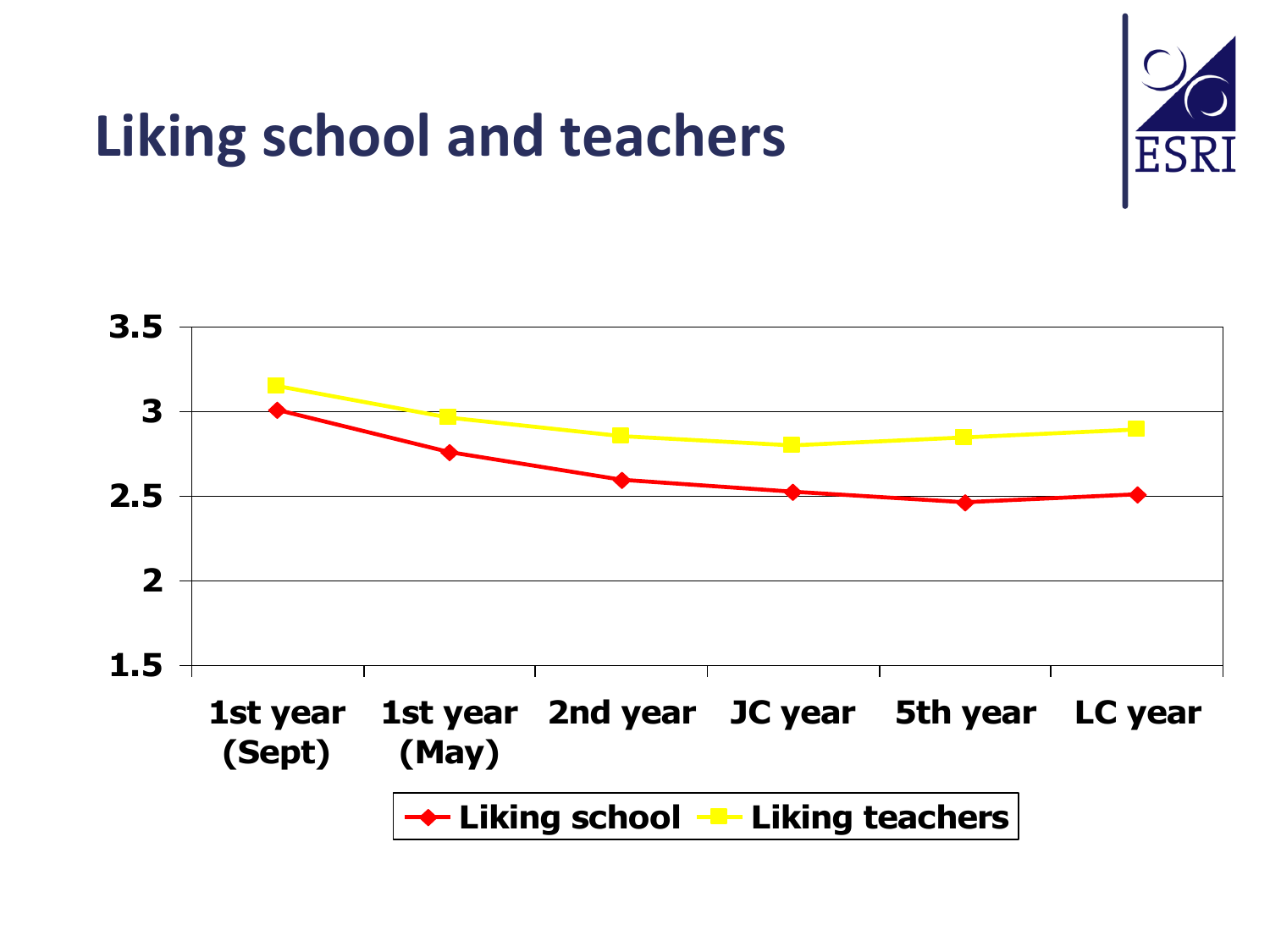# **School climate and student engagement**



- Change in nature of interaction with teachers as students move through the schooling system
- Negative interaction increases more in workingclass schools and in lower streamed classes

*School drives you mad, it actually would, the teachers, if you'd better teachers there would be no one getting in trouble.*

*When you come back at the start of the year you're alright for a while. You calm down but then it starts building up through the year because you're so bored of school and you want to get out of it. (Middle stream, working-class boys' school)*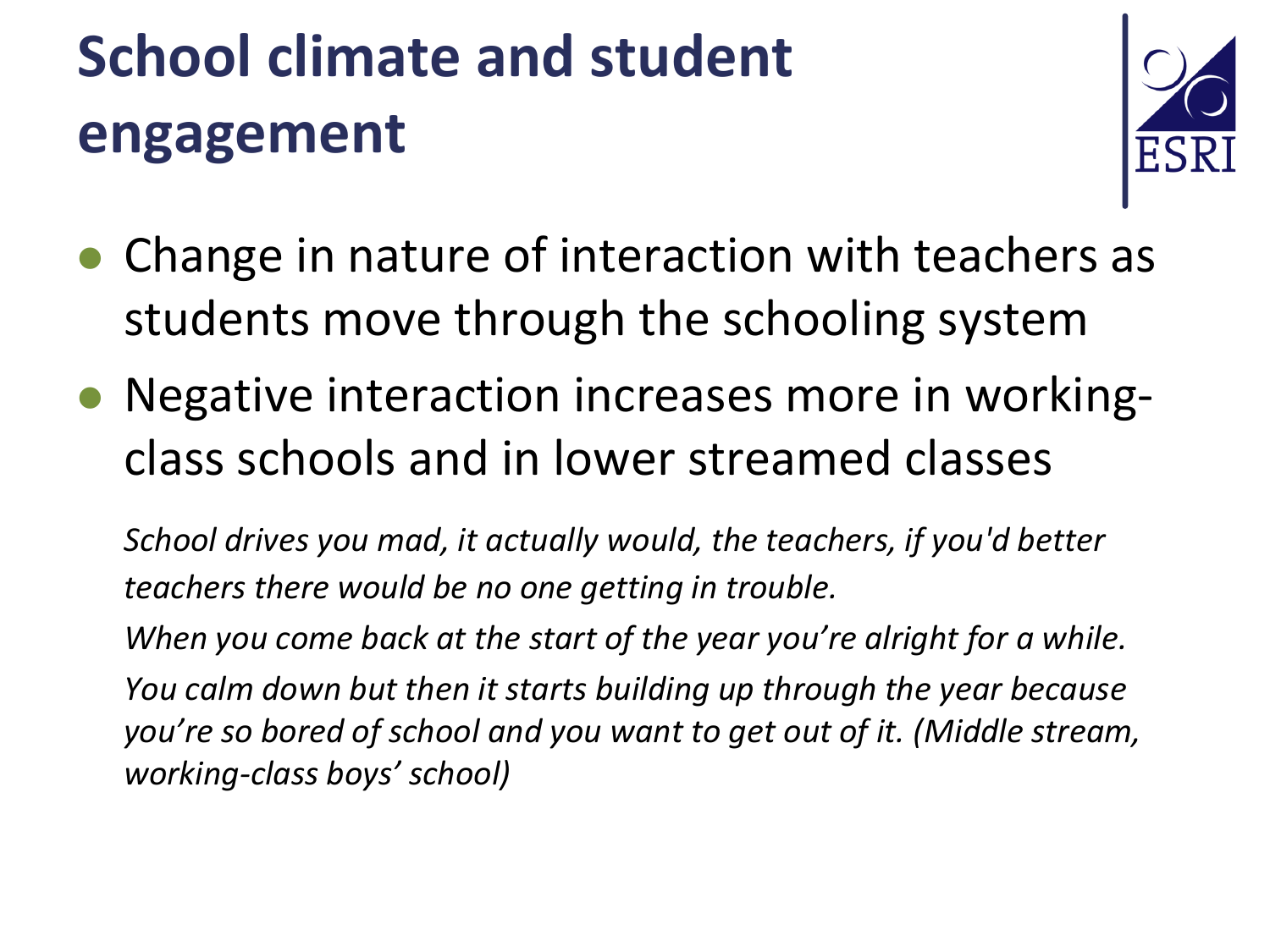#### **Impact of school climate**



 School completion: negative relations with teachers a dominant theme in early leaver accounts

*I hit third year and I just started not getting on with the teachers and all. I kept getting thrown out of classes and suspended all and I just hated it and I hate that school. (Elaine, Dixon Street, Senior Cycle Leaver)*

*The teachers say stuff to you like, you know kind of put you down … so then you feel like oh I haven't got the teacher on my side, they don't want to teach me so like, is there any point being here at all. (Eric, Argyle Street, Senior Cycle Leaver)*

 Educational achievement: negative interaction and underperformance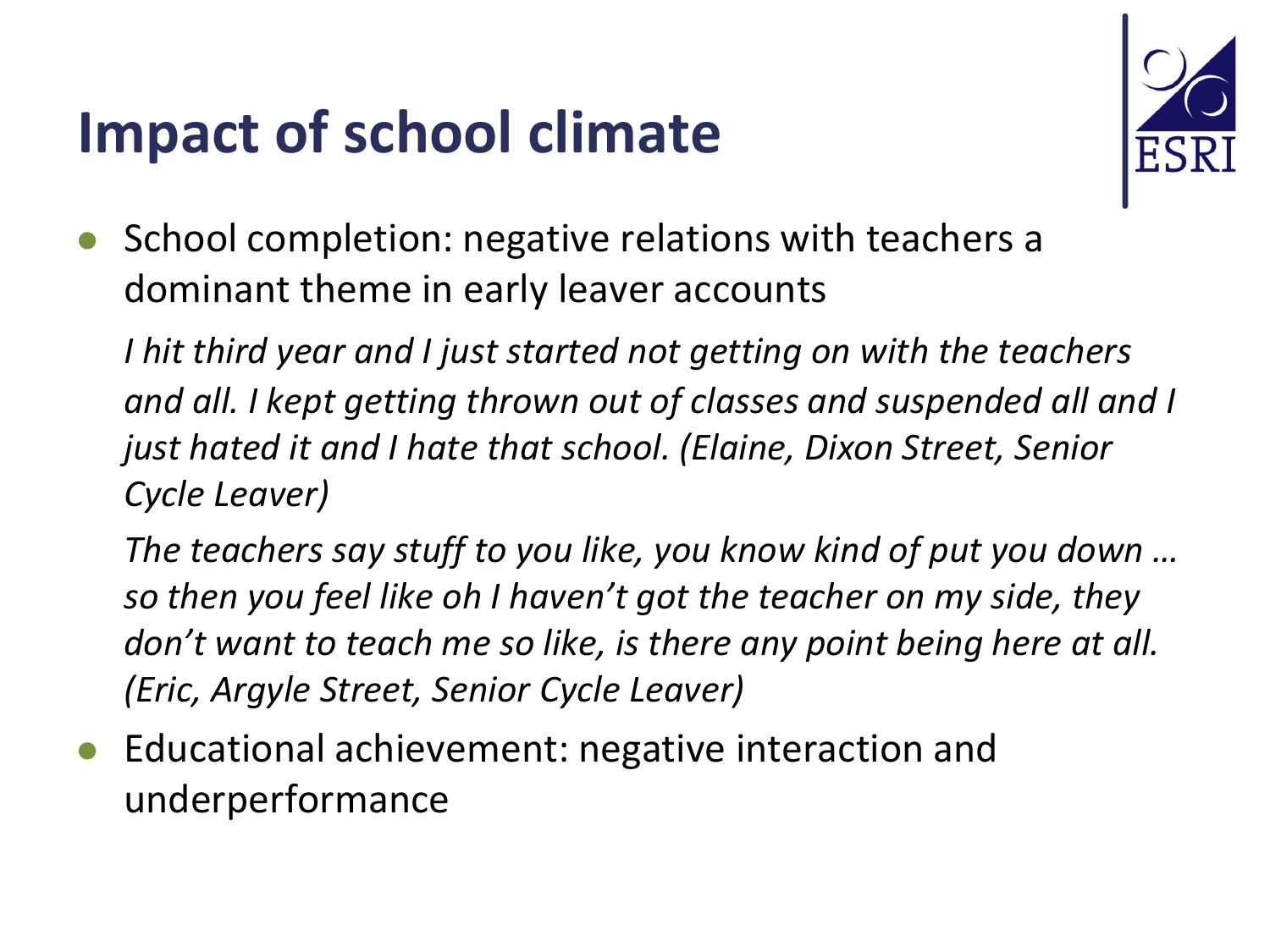# **Upper secondary influences on achievement**



- Lower grades in Junior Certificate (lower secondary) exam
- **Upper secondary experiences:** 
	- Time spent on homework and study
	- Involvement in part-time work and social life
	- More higher level subjects
- Significant between-school variation in grades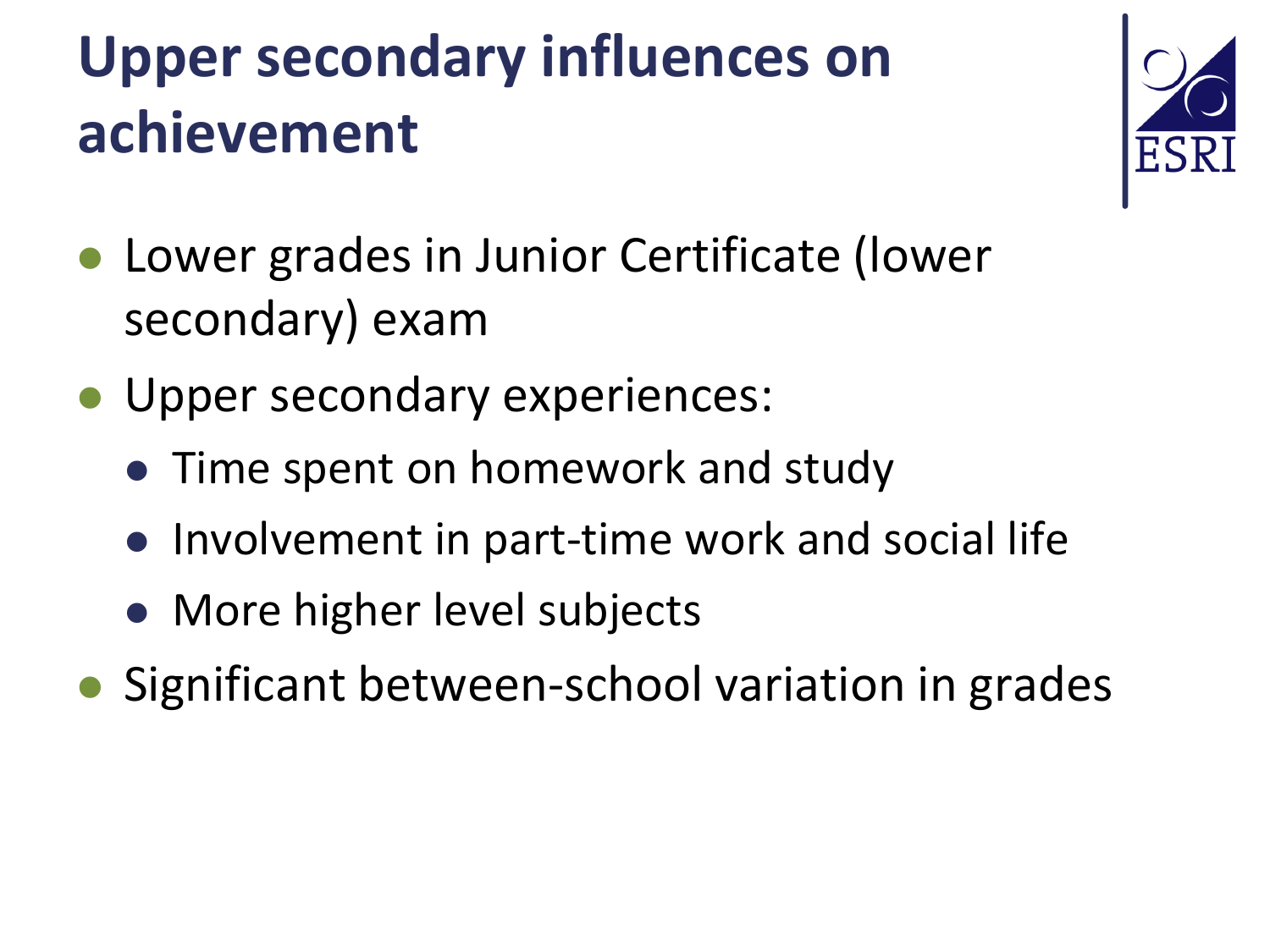#### **Post-school pathways**



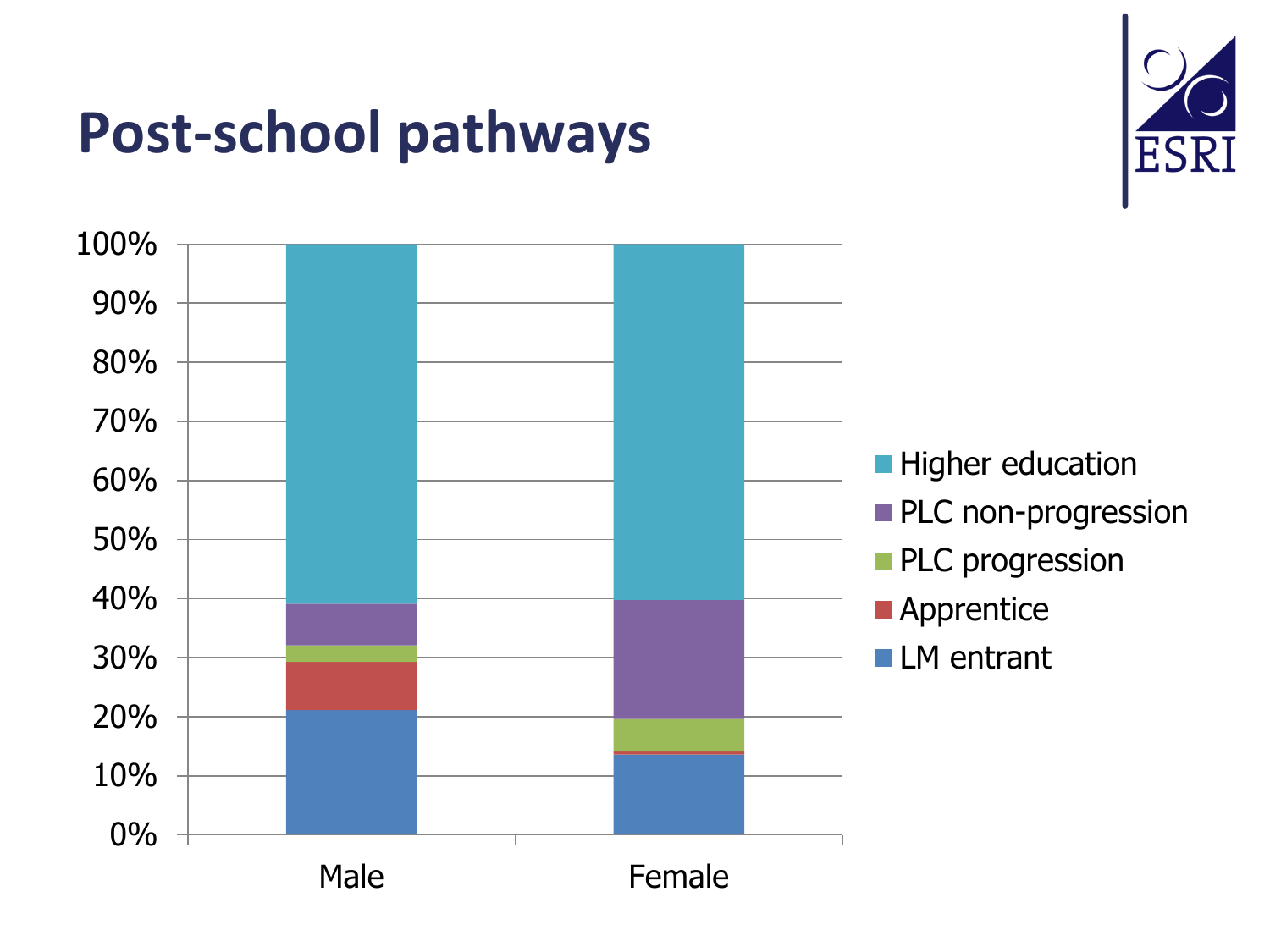# **Pathways and educational achievement**



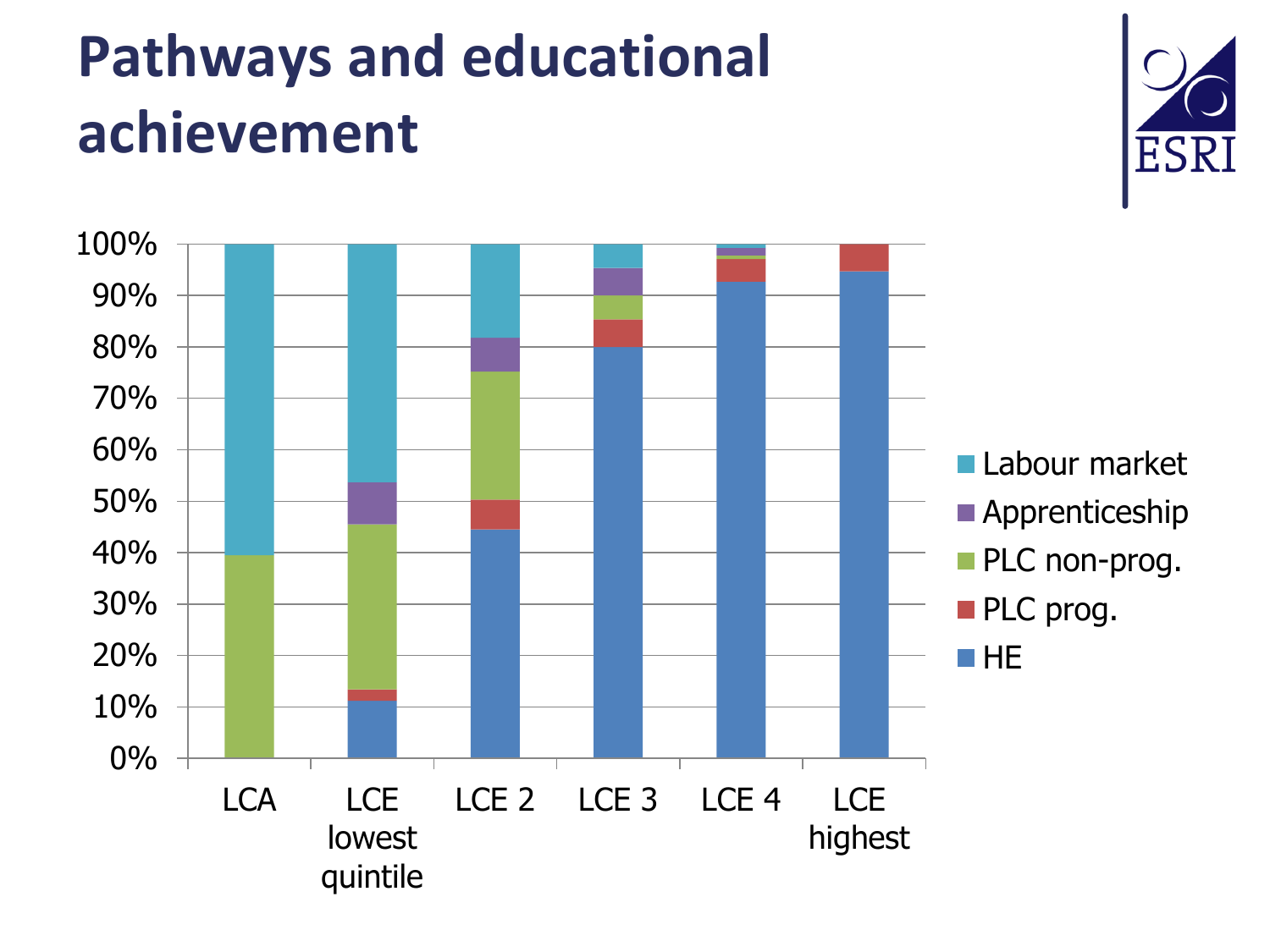

#### **Pathways and ability grouping**

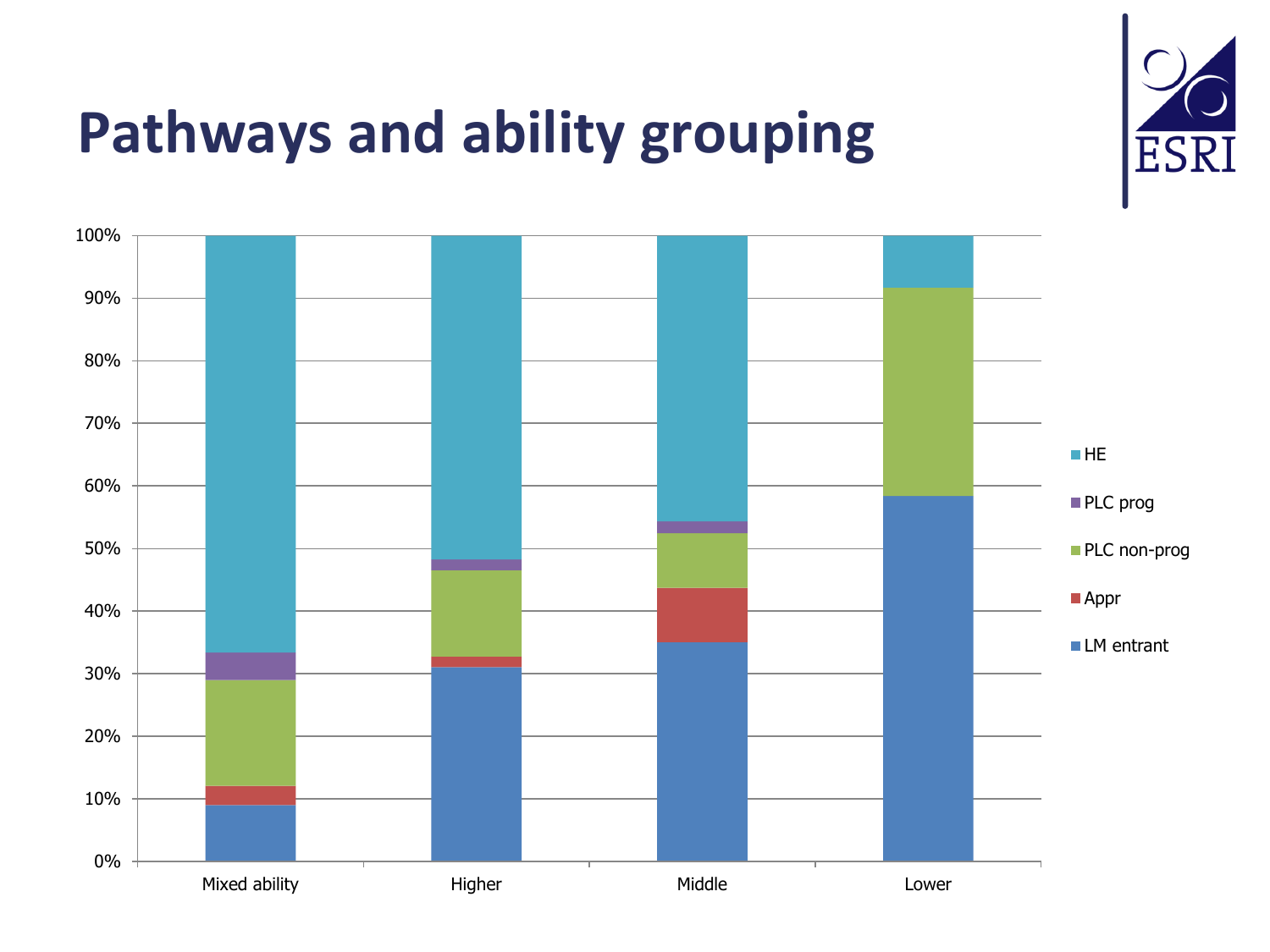

#### **Pathways and higher level subjects**

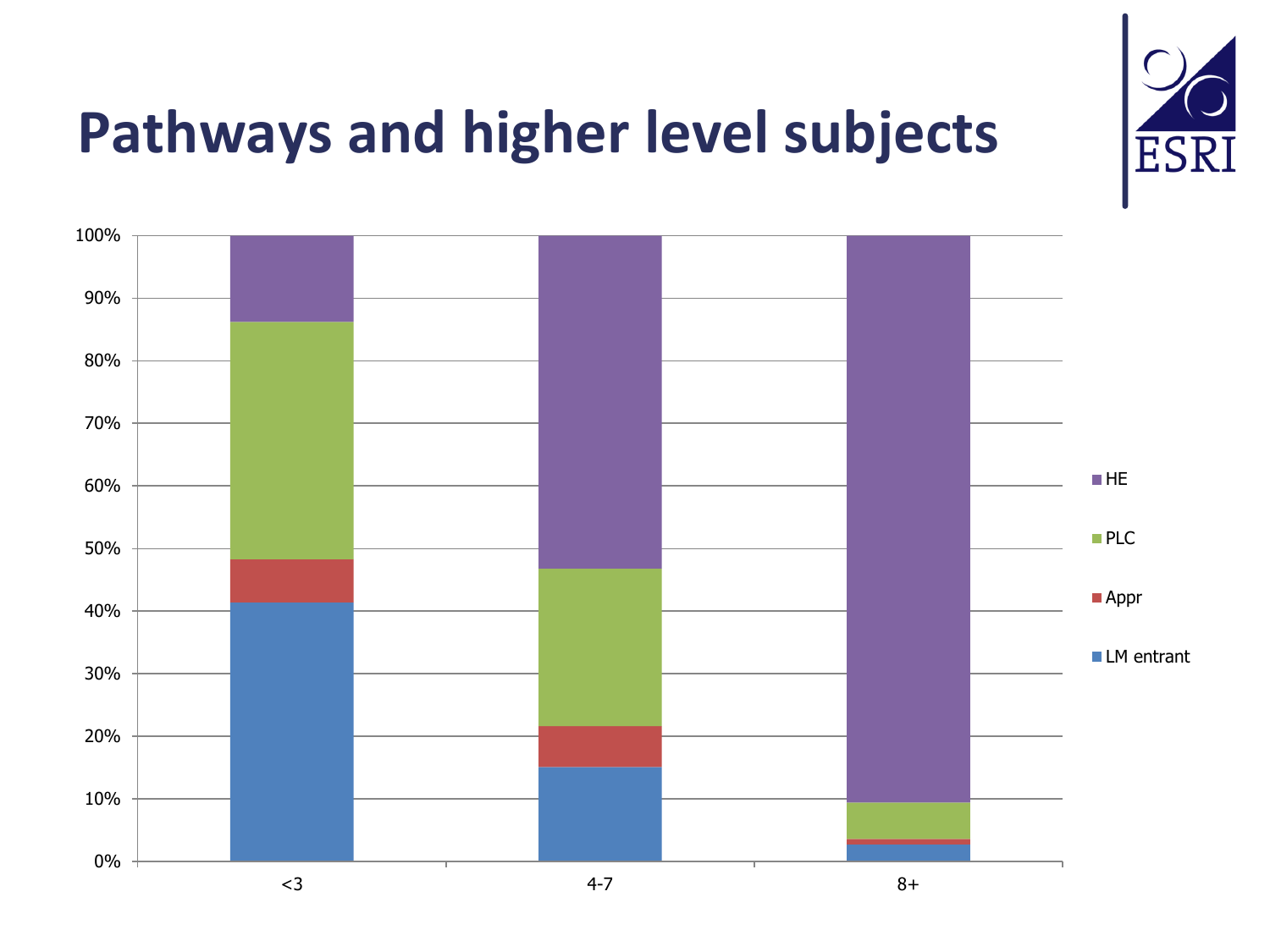

# **Pathways and lower secondary grades**

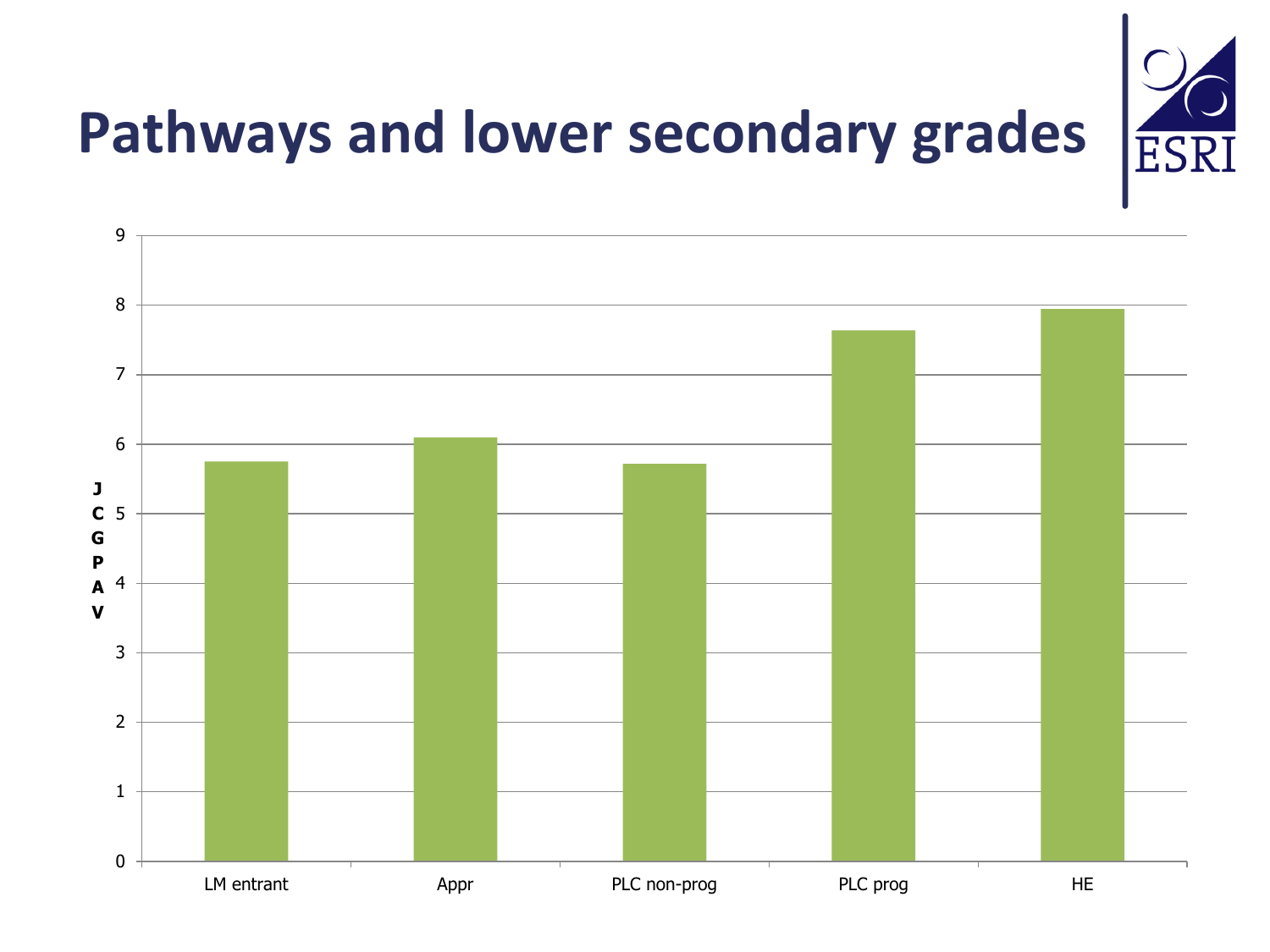### **Schools make a difference**



- Through educational achievement (above) but also through other factors
- **Impact of positive attitudes to school on later** educational participation
- Influence of negative relations with teachers
- Significant impact of social mix of the school:
	- Higher education as 'taken for granted' in middleclass schools
	- Lower expectations in working-class schools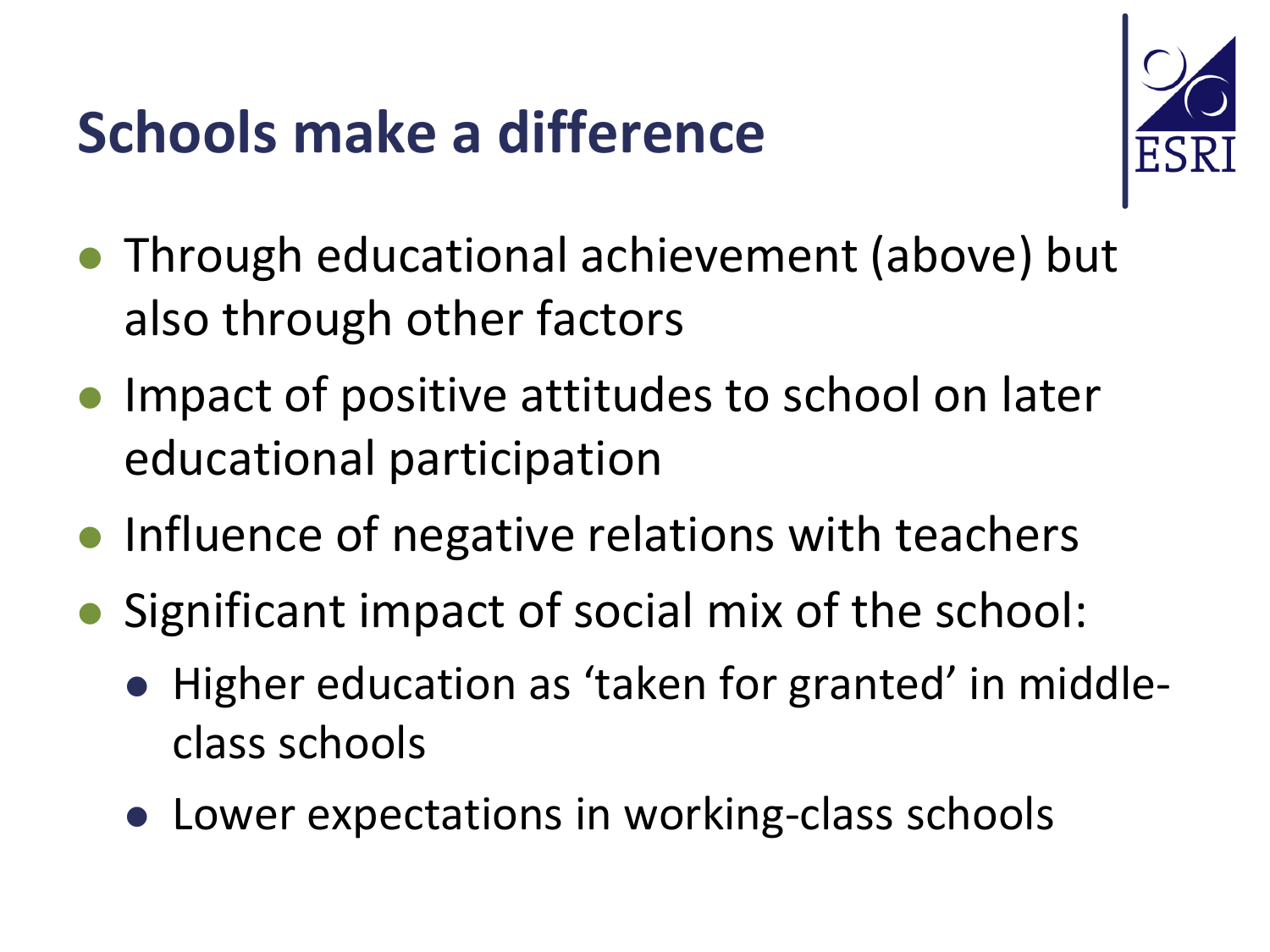#### **Realising goals**



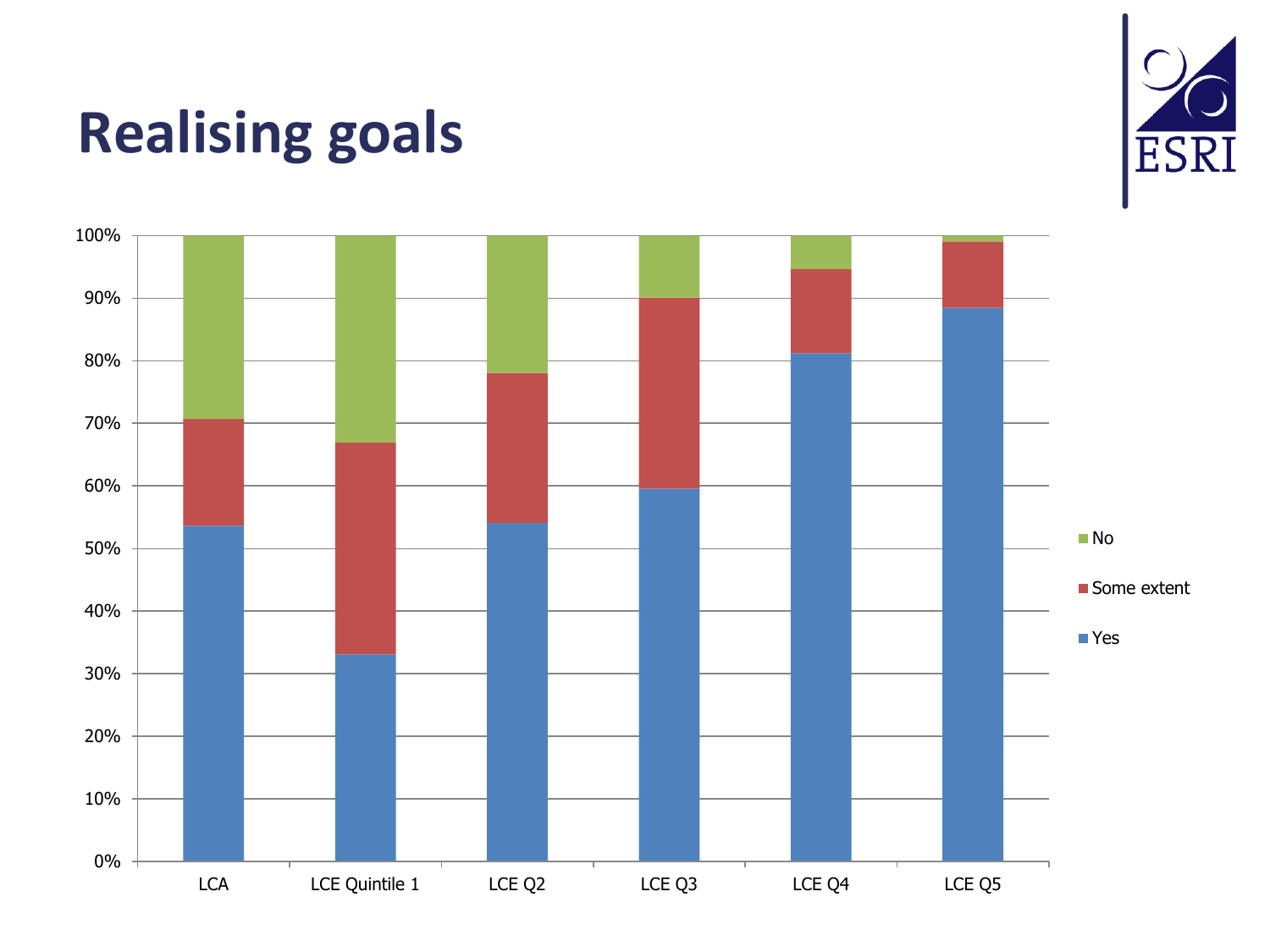#### **Regretting choices**



- Only 53% would choose the same pathway again
- This reflects:
	- Not accessing their preferred course
	- Finding it difficult to find a job in the recession
	- Courses not being what they expected
- Related to satisfaction with career guidance
- More prevalent for those with lower LC grades and those from working-class backgrounds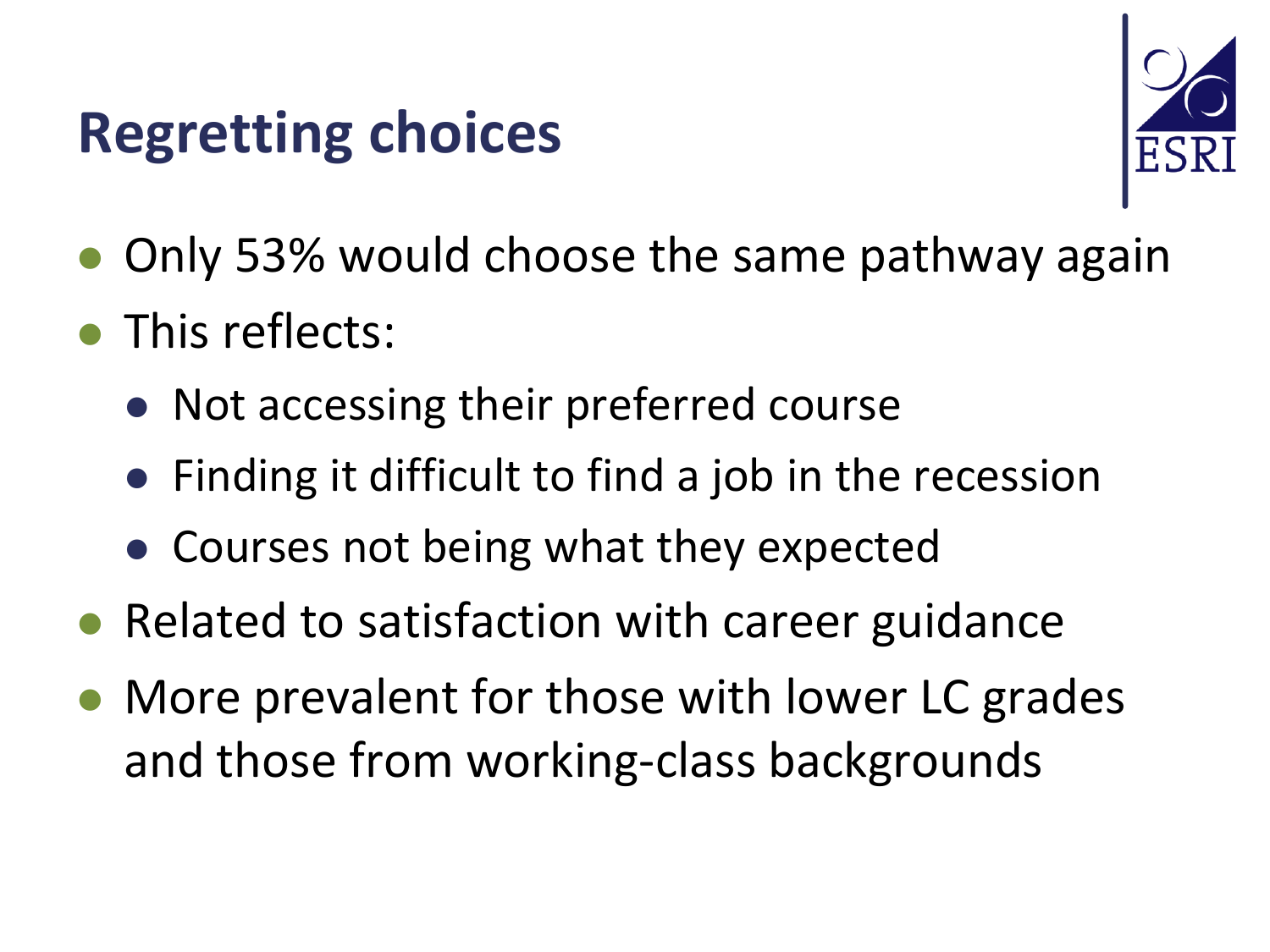# **Choose same pathway by achievement**